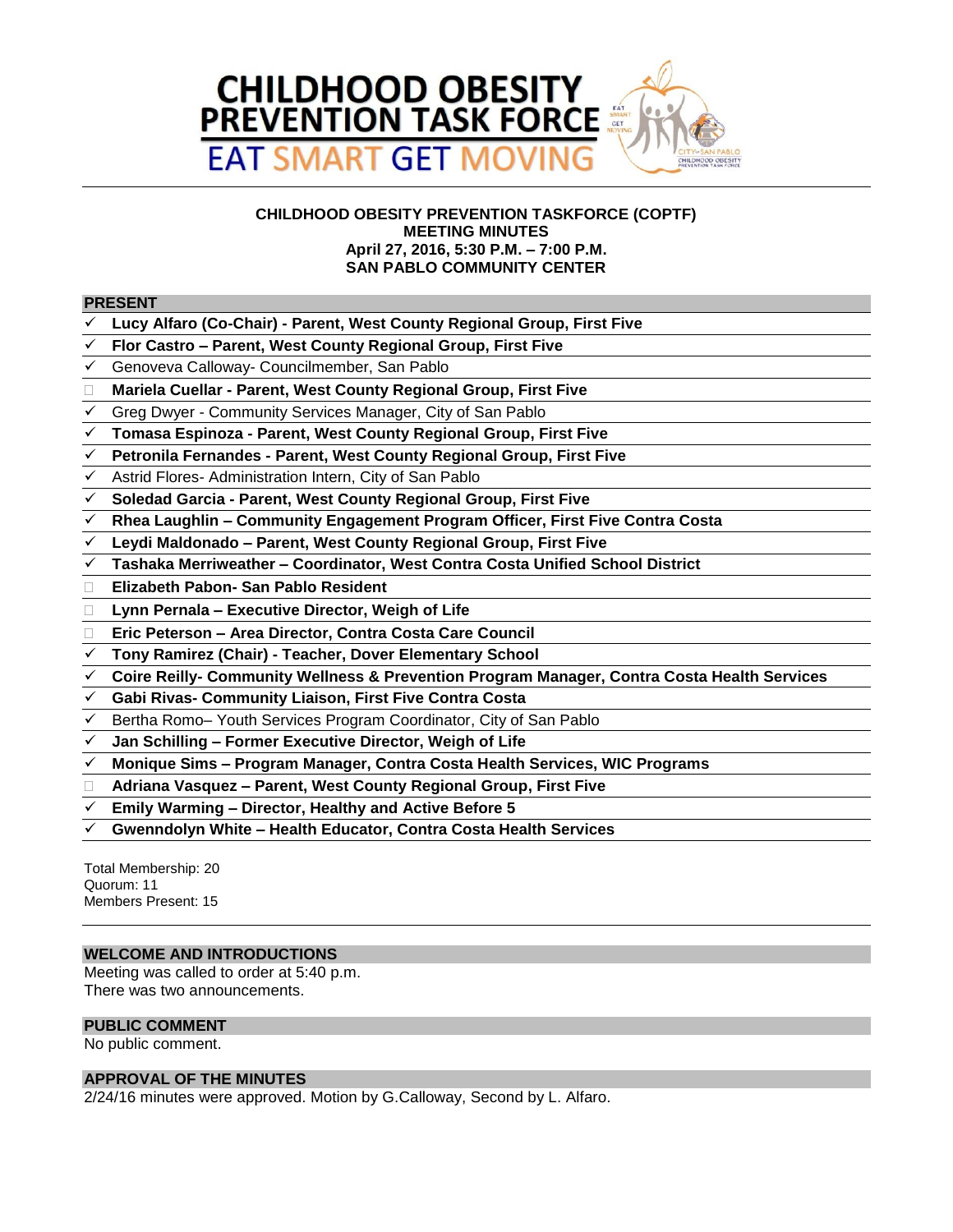#### **PRESENTATION & DISCUSSION ON COUNTY HEALTHY STATISTICS**

Abigail Kroch the director of the Contra Costa Health Services from the Epidemiology Department gave a power point report about measuring obesity in San Pablo. Abigail's focus was around the percentage of obese children and the scale over time. The first slide explained the overall view of obesity in the State. The overview of how much obesity is costing the state, residents are paying 41% more in health related issues, more than any other state, due to obesity. San Pablo has the highest obesity rate in Contra Costa County, the slides explained the specifics of serious side effects to obesity which include cancer, heart disease, stokes and other complications. The data used to form this presentation was pulled from Contra Costa County, WIC, phone surveys and San Pablo research. What role can the schools and the county take on to work together and to use the data of physical education exams.

## **PROPOSED PRESENTATION TO CITY COUNCIL**

*There was a motion to switch the item with Presentation & Discussion on county health statistics, motion pasted.*  COPTF will be presenting on May 2 to city council about the allocation of 50,000 dollars. The presentation was condensed to 15 minutes, Tony was going to begin off by giving an overview of the action plan. The presentation gave an overview of the 10 dollar classes that where offered through recreation. The classes where both physical and educational around health. Survey results and quotes are presented, many residents share their experience and how excellent they were. To wrap up the presentation Greg introduced new parks spaces that would be a great fit for neighborhoods with less access to park space. The group decided to make a plan that seeks long term and short term goals for the potential park spaces. One of the members introduced the idea of the possibility to create various programing and park space for children that have disabilities.

### **SUBCOMMITTEE REPORTS & MEMBERSHIP**

Active Living- The update given-was based on the meeting held on April 6<sup>th</sup>, 2016. The topics discussed were:

- Creating more green space in San Pablo.
- Reviewing the efforts within the City of San Pablo and making improvements and how new parks could be created.
- 5 sites could be potential park locations.
- Adding new members to the list

Next meeting is on May 25<sup>th</sup>, 2016

*Funding and Sustainability-* The update-provided based on the last meeting, held on April 14<sup>th</sup>, 2016.

- Overall purpose and exploring the funding sources that the other committees are looking at.
- Including grants, resources and other.
- Continue to educate through Sugar Bites, First Five and existing beverage campaigns.
- Had a dialogued and see where all the members are standing
- Trying to look into why Kaiser has not funded San Pablo.

*Motion was made to generously request \$100,000 to City Council to help serve programs in San Pablo, motion past.*

Next meeting is on May 19th, 2016

*Health Eating-* No report.

Next Meeting will be held May 12, 2016